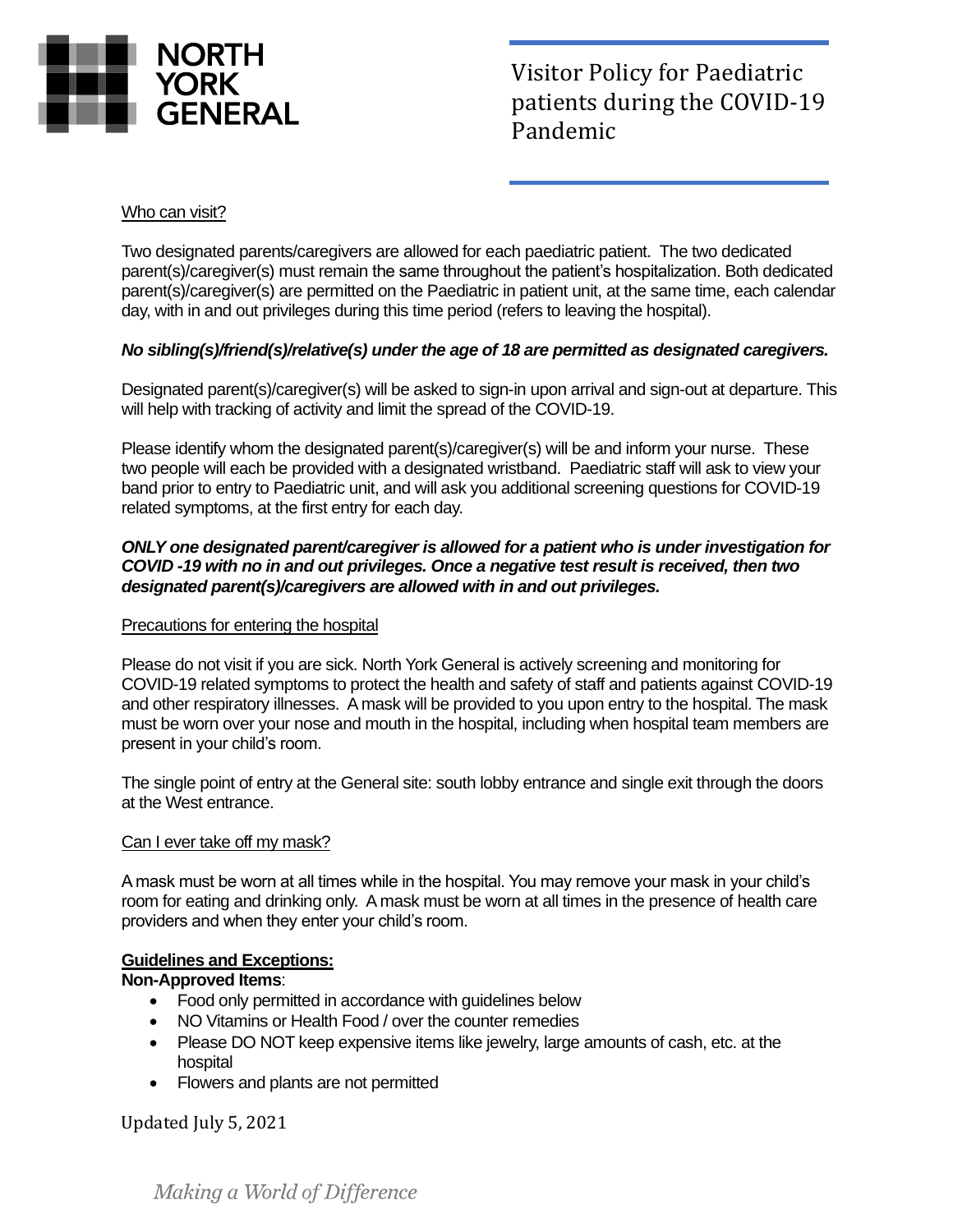

#### **PLEASE NOTE: The hospital does not take responsibility for any lost or stolen personal belongings.**

## **Designated Parent(s)/Caregivers for Eating Disorder Patients**

### **Food and Drink Guidelines**:

- Eating or Drinking:
	- $\circ$  Food and drinks will be permitted upon approval from the health care team as it relates to the progression of your child's medical stability for prepared meals from home and specialized snacks
	- o All eating and drinking must be done in the patient or teen lounge at the designated (social distanced) seating area. This includes water.
	- $\circ$  Meals prepared from home by parents will be stored in a dedicated location within the **Nourishment room fridge**
	- $\circ$  Parents are to ensure all food is contained (no loose items) in a cooler bag or plastic bag with the name of the child and date
	- $\circ$  The nurse will receive the prepared meals and wipe down the outer bag. The nurse will then place in a clean plastic bag and label with patient name before placing the food in a dedicated location inside the **Nourishment room fridge**
	- $\circ$  The nurse/Child Life Specialist /Child Youth Counselor will be responsible for placing and retrieving the prepared meals from home received from the parent
	- $\circ$  Parent(s) will perform hand hygiene before and after any handling of food and food preparation
	- $\circ$  Parent(s) can warm their child's food ONLY in the Teen lounge. The microwave is to be wiped before and after use wearing gloves and using approved IPAC products (Oxivir)
	- o Parents will adhere to social distancing for the Family or Teen lounge
	- $\circ$  The parent will supervise the meal in the patient's room.
	- o The parent can request to do the meal supervision in the Family or Teen lounge and this is to be coordinated with the primary nurse and/or CLS
	- o The parents of Eating Disorder patients can use to the Family or Teen lounge if they require quiet time away from the patient room and this is to be coordinated with the primary nurse and/or CLS
	- $\circ$  Parents of Eating Disorder patients can request quite or activity time with their child using the Family or Teen lounge which is to be coordinated with the primary nurse or CLS.

\*\*If your mask is wet or dirty – please ask the nurse for a replacement mask.

## **Designated Parent(s)/Caregivers for Paediatric In-patients**

## **Food and Drinking:**

o At this time food may be brought from home, ordered for delivery pick-up or purchased at retail hospital food stations.

Updated July 5, 2021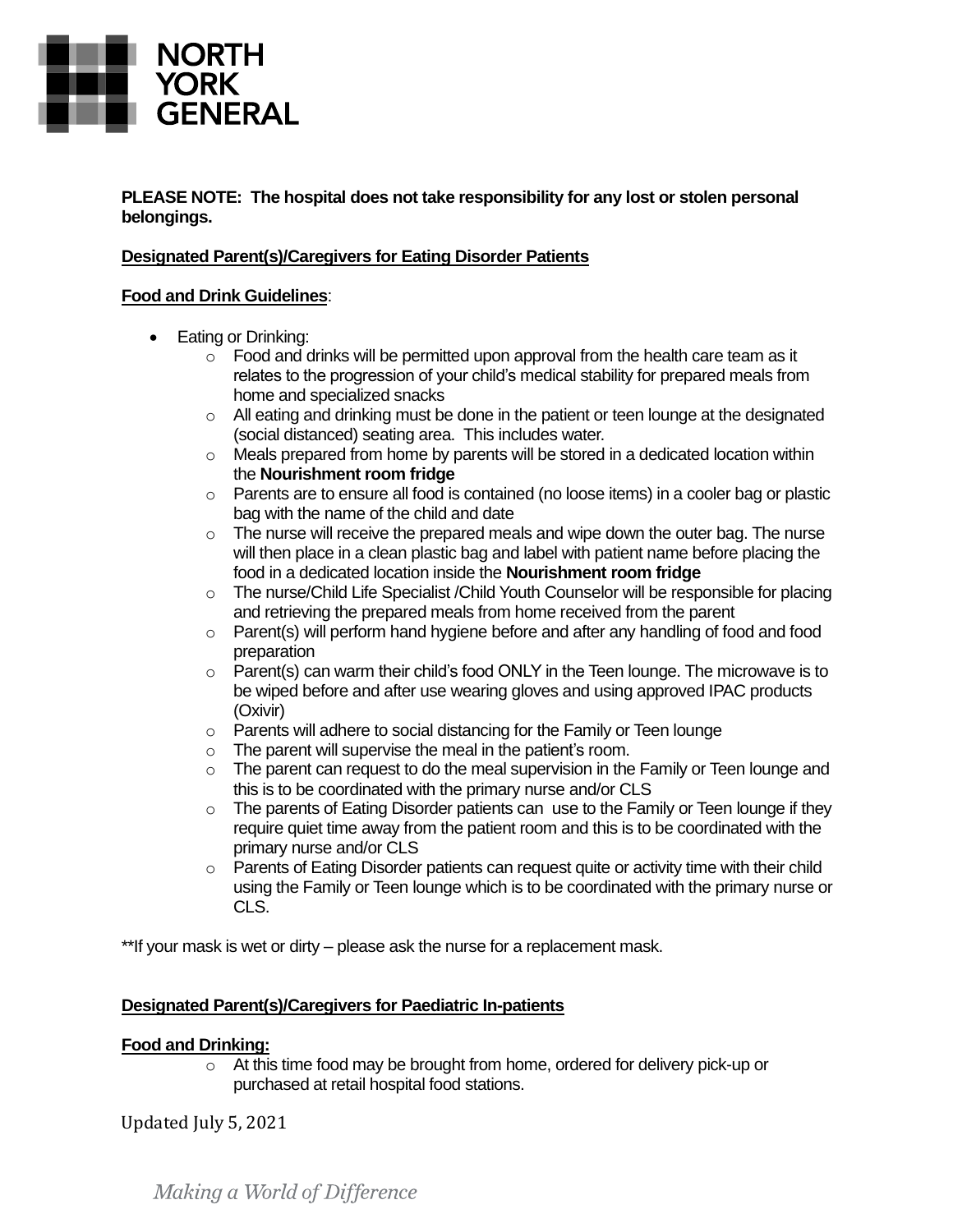

- o **You can bring in some non-perishable food with you. Food from home or personal food ordered in cannot be stored in any of the unit's common fridges and cannot be heated in microwaves. Any food or snacks brought in must be kept at the bedside with you.**
- $\circ$  Food deliveries (by family member or food delivery service) must be received by the parent/support person at the hospital door. Please perform hand hygiene upon entry to hospital after any food deliveries.
- o Reusable containers, if used, must be cleaned/managed by the patient/parent/support person.
- o NYGH staff cannot deliver food to patients/visitors.
- o All drinks/food must be consumed in the patient rooms
- $\circ$  Parents may use the unit Family Lounge for quiet time and this must be coordinated with the primary care nurse or Child Life Specialist (CLS)
- o Please always practice good hand hygiene, including when entering/leaving the patient's room/hospital and before/after eating food and drinking.
- o
- \*\*If your mask is wet or dirty please ask the nurse for a replacement mask.

General Considerations

We recommend frequent hand washing and frequent cleaning of high touch surfaces (ex. Cell phones) (if you require sanitization wipes and gloves to facilitate this while on the unit please ask one of the nurses).

Your cooperation is appreciated and will contribute to keeping the Paediatric unit safe for all patients, staff and parents/caregivers. If you have any suggestions or requests on how we can virtually engage other family members who are unable to visit, please let the team know.

## Updated July 5, 2021

Making a World of Difference